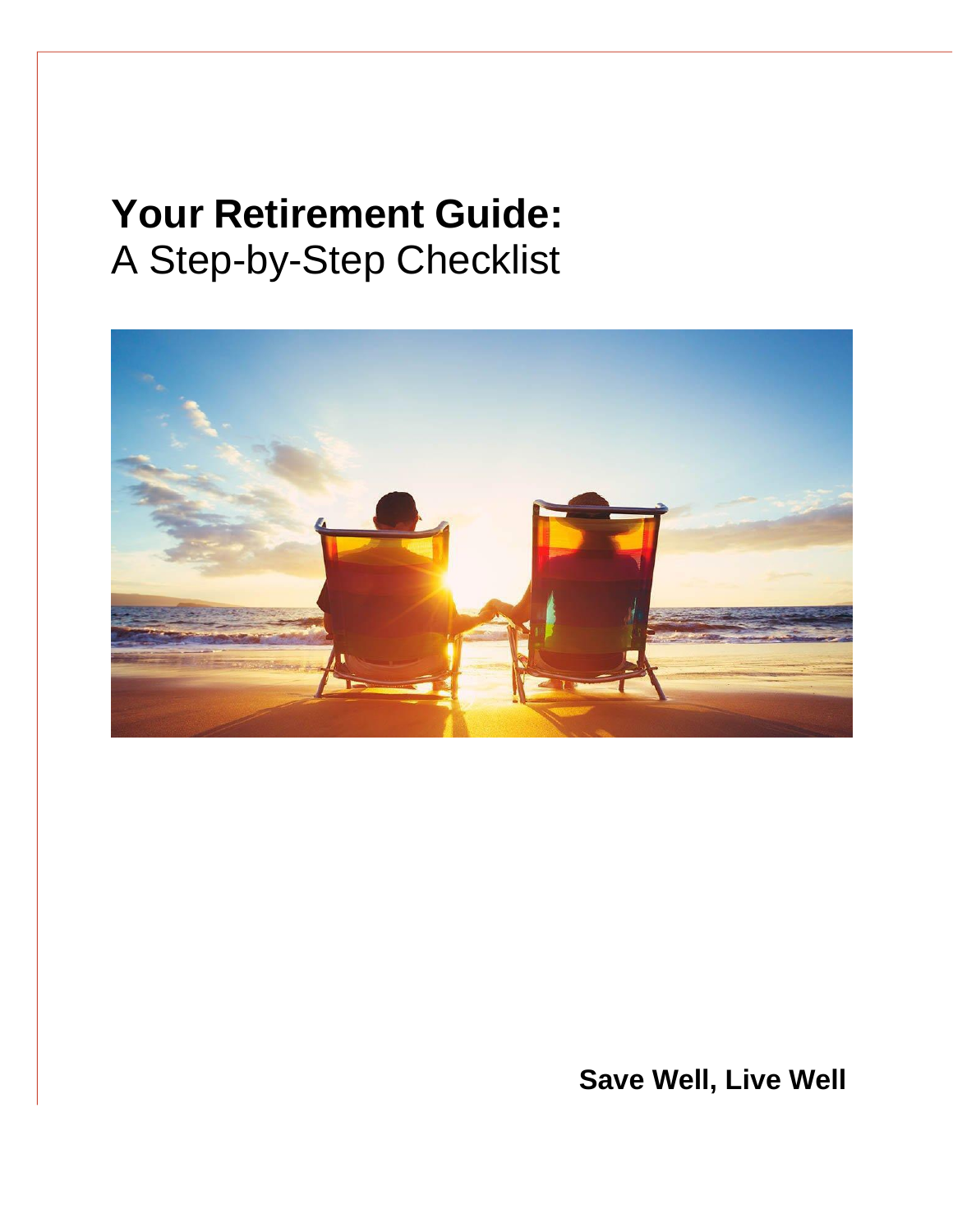# **You Are Retiring Soon— Congratulations!**

Retirement is a big step. You will be asked to make many important decisions about your benefits and your financial security over the next few weeks and months. This easy-to-use guide takes you step by step through the retirement process. It also gives you information about some of the other things you need to know, do, and consider to make sure that your retirement starts off right.

### **Getting Started**

Now that you have begun the retirement process, you will work closely with a retirement specialist. Your retirement specialist will be your single point of contact for the entire process until you retire. Your specialist's job is to make the process easy, convenient, and hassle free—and to make sure that you retire with peace of mind.

If you have not begun the retirement process, please call your retirement board: BARNSTABLE COUNTY RETIREMENT ASSOCIATION **1-508-775- 1110** or MASS Teachers Retirement System **1-617-679-6877** between 8:00 a.m. and 4:30 p.m. Eastern Time, Monday through Friday.

#### **TIP: START THE PROCESS THREE MONTHS OUT.**

Start the retirement process about three months before you want to stop working. This will give both you and SSA enough time to get everything in place for a smooth transition.

## **Working with Your Retirement Specialist**

Retirement specialists understand how important your retirement decisions are. They will take all your benefits elections over the phone, help you complete and return any required paperwork, and help you understand:

- What your benefits options are;
- The forms and information you will receive in the mail about your benefits;
- How to begin your Social Security and Medicare benefits; and
- What action steps you need to take and when.

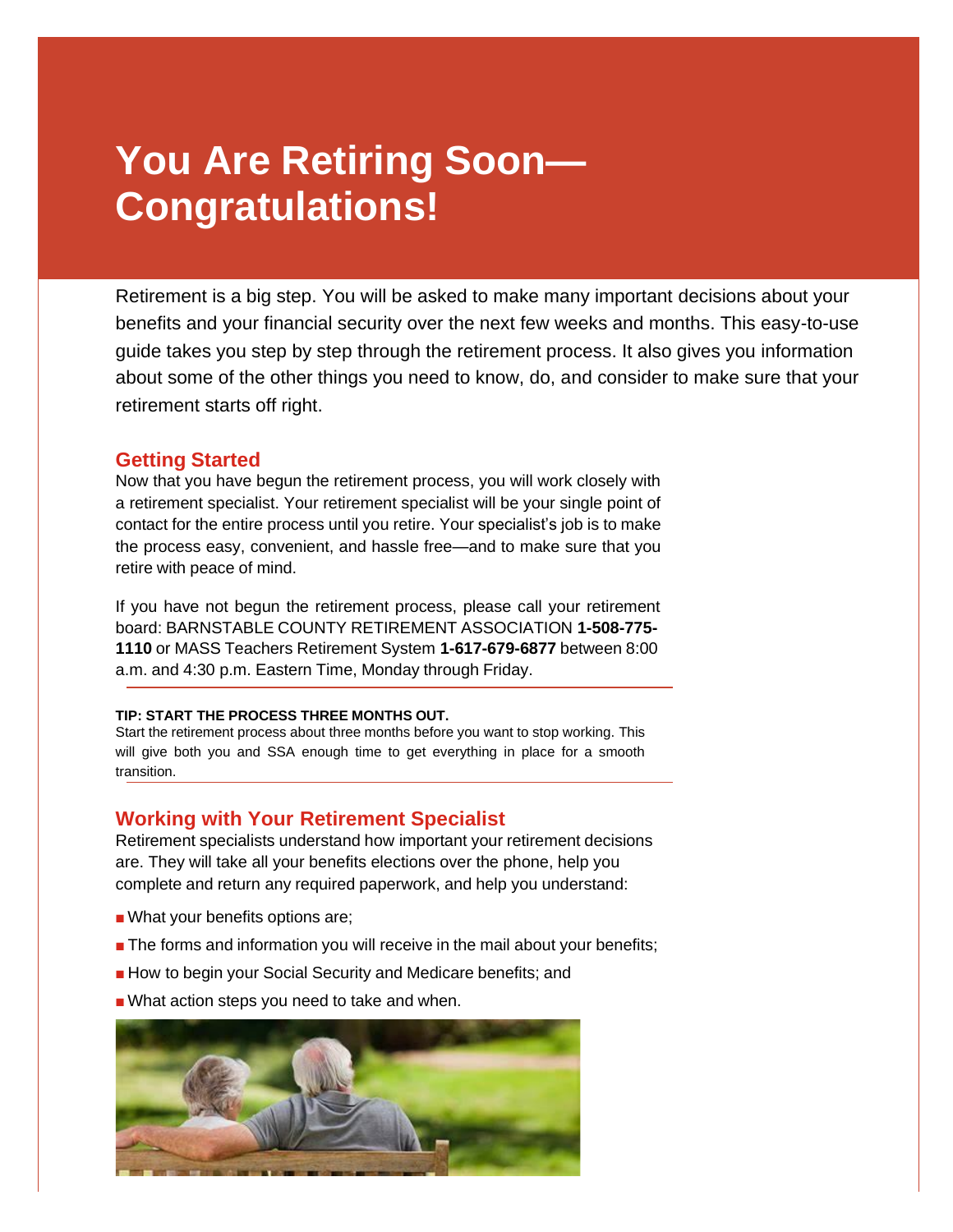# **Your Retirement Action Checklist**

Use this checklist to keep track of what you need to do as you work through the retirement process.

#### **TIP: UNDERSTAND YOUR PENSION.**

Throughout this guide are references to the Pension Plans.

#### **RETIREMENT TERMS TO KNOW**

To help you understand your retirement plans, here is an overview: **Pension Plan**

- You were automatically enrolled in a Pension Plan based on your employment start date.
- A Pension Plan provides a monthly benefit at the time of retirement that is based on your years of service with Town/ County of Nantucket

#### **Your Retirement Date**

— Your retirement date may have an impact on the amount of your Pension Plan benefit. If you have any questions regarding your retirement date, contact your retirement board.

# **Your Town of Nantucket Benefits**

### **Pension Plan WHAT YOU NEED TO KNOW**

 $\Box$  If you are vested in the plan, you will receive a pension benefit.

#### **WHAT YOU NEED TO DO**

❑ Choose the type of payments you want, as well as how and when you want to receive them. Contact your retirement board to obtain more information. They will guide you through the process.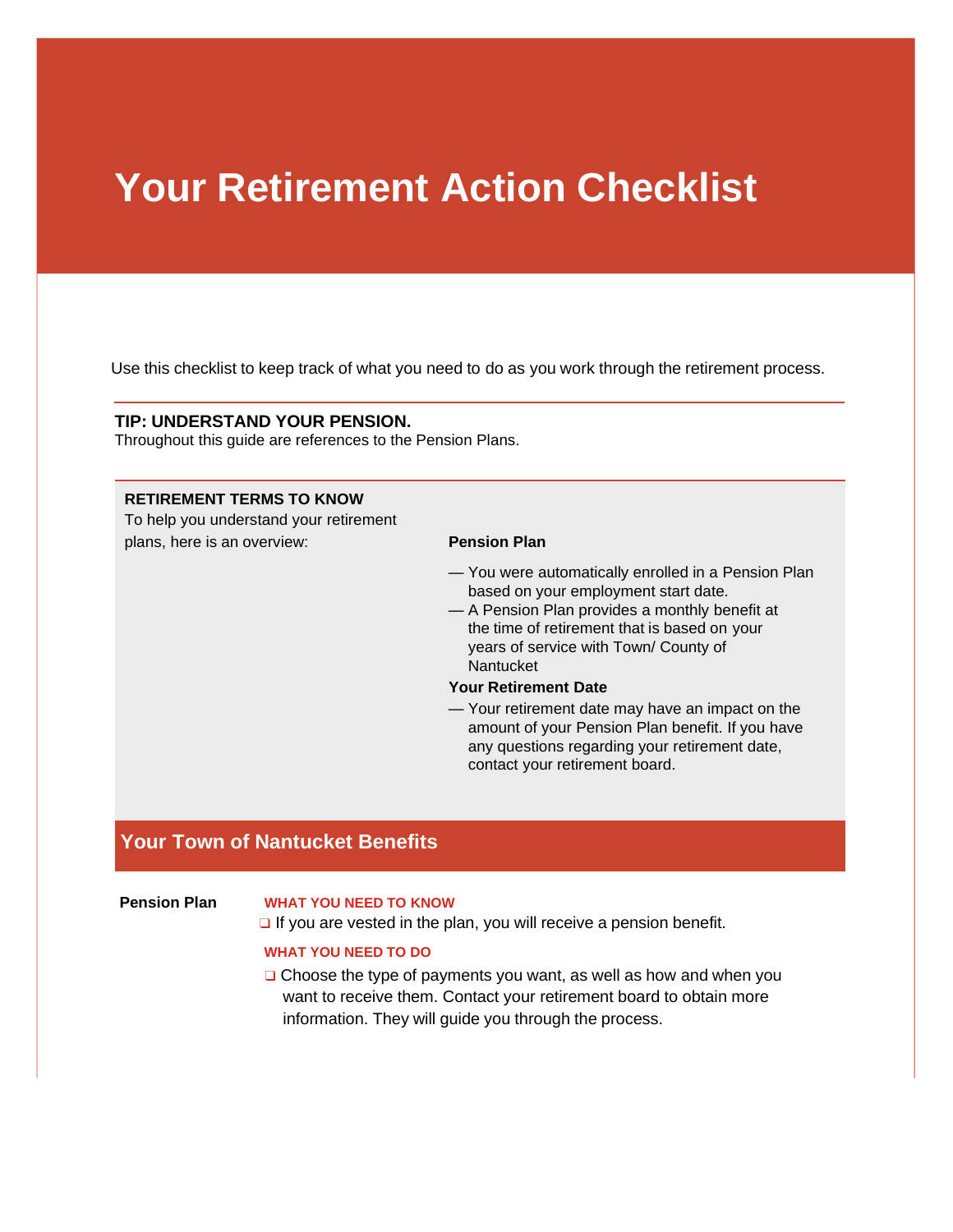# **Your Town of Nantucket Benefits**

#### **Health and Dental Insurance Plans with the Town of Nantucket**

#### **WHAT YOU NEED TO KNOW**

- ❑ You (and your spouse or other dependents) may be eligible for the Town's Health and Dental insurance plans. The steps you will need to take with regard to your insurance will depend on your active or retiree employment status in the month in which you turn 65.
- ❑ Your monthly premium will be deducted from your monthly pension payment. If you will not be receiving pension payments or if your payment does not cover your premium amount, you can sign up for Recurring Automatic Direct Deduction with the Town/ County of Nantucket.

#### **Important:**

#### ❑ **If you are an active employee at the time you turn age 65:**

The only enrollment step you will need to take is to sign up for Medicare Part A with the Social Security Administration. It is free! Your enrollment in other parts of Medicare can be delayed so long as you maintain active employment with the Town of Nantucket. When you decide to retire, please contact Human Resources and will be available to guide you through the next phase of your career.

#### ❑ **If you are a retiree at the time you turn age 65:**

Chapter 32B §18A of the Massachusetts General Laws requires all retirees and their spouses, who are enrolled in Medicare Part A at no cost to the retiree, to enroll in a Medicare health benefits supplement plan (Medicare supplement plan) offered by the Town. Upon becoming eligible for Medicare participation, retirees and their spouses are required to transfer from the active employee plans in which they have been participating and enroll in a Medicare Supplement Plan (Medex) offered by the Town. In order to participate in a Medicare Supplement Plan (Medex) the retiree or spouse must be enrolled in Medicare Parts A & B. If at the time of retirement, a spouse on a family plan is the under 65 years of age, they will be transferred to an individual active plan.

#### ❑ **If you are a retiree at the time you turn age 65 and have two or more dependents on your family plan:**

If at time of retirement, there are two or more dependents on a family plan under the age of 65 years of age, the retiree may delay their enrollment in the Medicare supplemental coverage and maintain existing family coverage until such time as the dependent(s) age out of coverage. Enrollment in Medicare Part A and Part B cannot be delayed for those ages 65 or older on the family plan coverage.

> ❑ To cover your spouse under the Group Plans offered by the Town, you must be married; Domestic Partners *cannot* be afforded benefits by a Massachusetts municipality

❑ If you are not pulling a retirement check, you may temporarily continue your current coverage through COBRA (see below).

❑ Enroll before your retirement date (following the instructions below).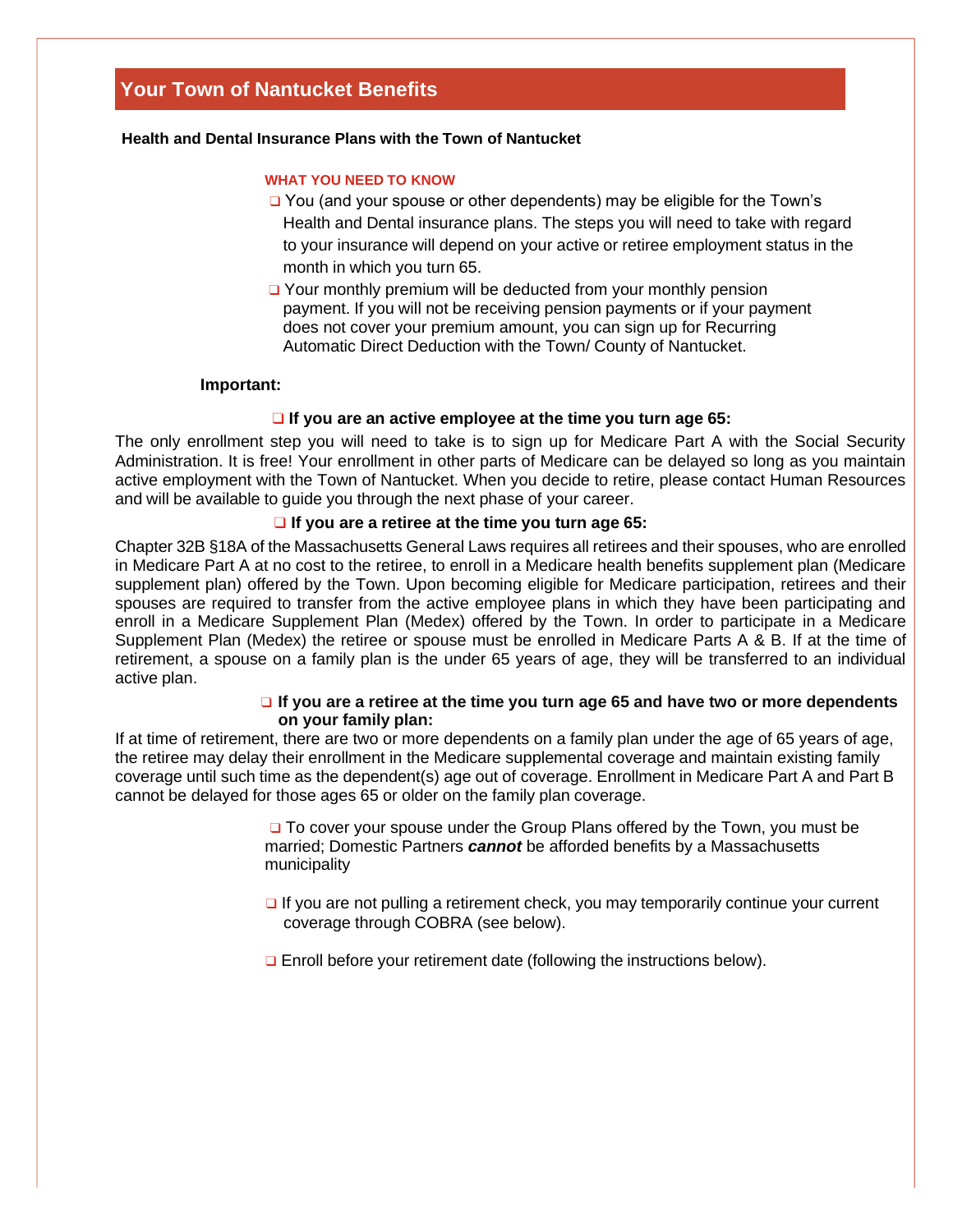#### **COBRA WHAT YOU NEED TO KNOW**

- ❑ If you decide to retire but not to pull a retirement check, you may temporarily continue your health and dental coverage through COBRA for an additional 18 months.
- $\Box$  It is important to note that separation from employment with the Town of Nantucket without holding a health insurance policy as an active employee will preclude you from receiving retiree health insurance. An employee must be enrolled in a Town-sponsored insurance plan for a period of at least one year (12 continuous months) prior to retirement or separation in order to elect retiree health insurance coverage with the Town upon retirement from active service.

#### **WHAT YOU NEED TO DO**

- ❑ Contact HR to confirm that you are eligible or COBRA.
- ❑ Decide if you want COBRA coverage.

❑ Enroll when you receive your COBRA enrollment packet in the mail. Sign p.6 and return it to HR along with your payment.

#### **MEDEX (The Town's Medicare Supplement Insurance plan)**

#### **WHAT YOU NEED TO KNOW**

- ❑ Upon becoming eligible for Medicare participation, retirees and their spouses are required to transfer from the active employee plans in which they have been participating and enroll in a Medicare Supplement Plan offered by the Town. In order to participate in a Medicare Supplement, Plan the retiree or spouse must be enrolled in Medicare both Parts A & B.
- ❑ Summary of benefits, as well as the Blue Medicare RX enrollment form will be mailed to you.
- ❑ This is an individual plan

#### **WHAT YOU NEED TO DO**

❑ Provide Human Resources with a copy of your Medicare Card that notes Part A & Part B effective dates. *PLEASE NOTE:* Part A & Part B only are required to enroll in MEDEX. If you do not have these parts of Medicare, please contact Social Security at **1-855-881-0212 Social Security, Falmouth M.A**

❑ Please complete the highlighted sections of the Blue Medicare RX enrollment form and return with a copy of your Medicare card to Human Resources

#### **Retiree Dental plan**

#### **WHAT YOU NEED TO KNOW**

❑ The Town of Nantucket offers a dental plan to its retirees (individual, 2-person or Family coverage) provided by Altus Dental.

#### **WHAT YOU NEED TO DO**

❑ Summary of benefits, as well as the Altus Dental Retiree enrollment form will be mailed to you.

#### **MEDICARE Parts**

#### **WHAT YOU NEED TO KNOW**

❑ Please refer to our Retiree Guide and Medicare Handbook for more information.

#### **WHAT YOU NEED TO DO**

❑ For **Medicare Part A & B:** you may contact Social Security Administration 1- 855-881-0212 to assist you with the Medicare enrollment process.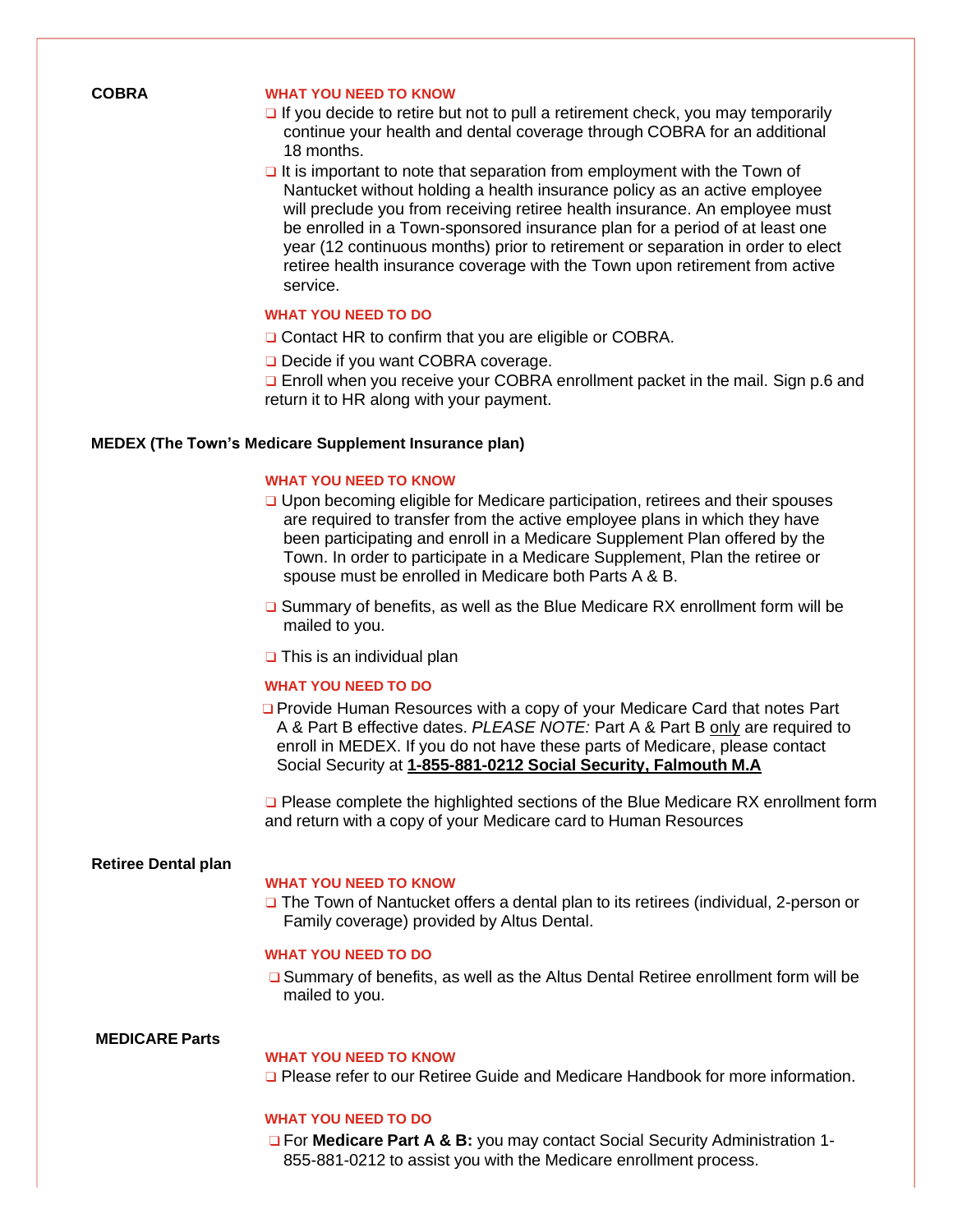#### **MEDICARE Parts**

#### **WHAT YOU NEED TO DO**

- ❑ For **Medicare Part C:** you may contact Medicare 1-800-633-4227 to assist you with the Medicare enrollment process.
- ❑ For **Medicare Part D**: you may contact The Town of Nantucket Human Resources Department 1-508-228-7200 to assist you with the MEDEX (The Town Supplement insurance plan) enrollment process.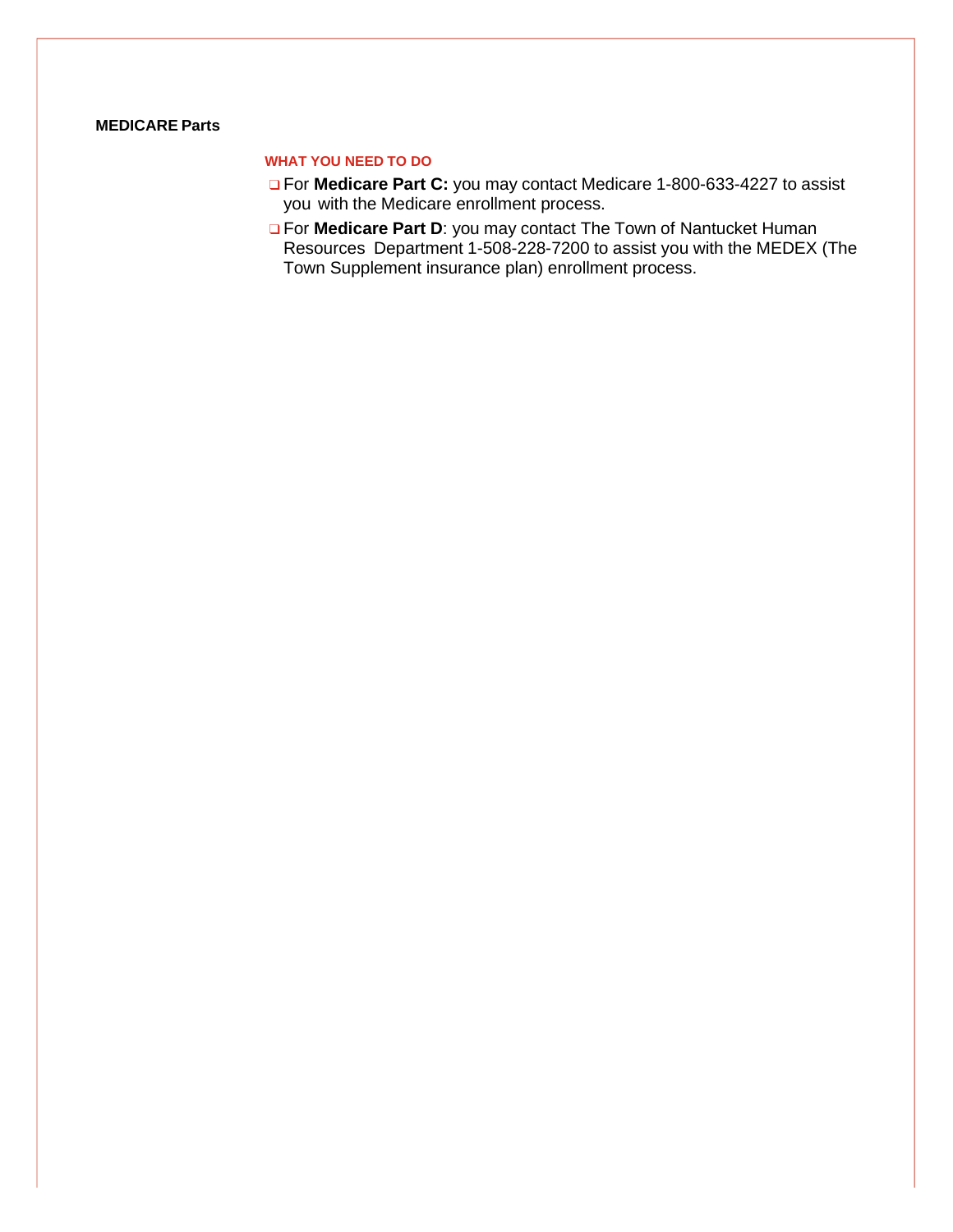#### **Life Insurance WHAT YOU NEED TO KNOW**

- ❑ Active coverage for basic term life coverage (\$5,000) ends on your retirement date. This policy is portable, and you can carry \$2,500 into retirement
- ❑ Active coverage for voluntary life coverage ends on your retirement date. This policy is portable. You may contact Boston Mutual directly to obtain your options for continuation of this policy.

### **HOW TO DO IT**

□ For more information about your life policy and how to carry it throughout retirement, please contact Boston Mutual directly at 800-669-2668 x 700.

# **Disability/ Cancer, Critical Illness**

#### **WHAT YOU NEED TO KNOW**

❑ Active coverage ends on the day you retire.

#### **Other policies**

#### **WHAT YOU NEED TO KNOW**

❑ Active coverage ends on the day you retire.

## **Other Resources and Action Steps**

#### **Social Security WHAT YOU NEED TO KNOW**

❑ You may begin receiving a reduced benefit as early as age 62; you will receive a full benefit between the ages of 65 and 67, depending on your birth date.

#### **Important:**

❑ Apply for Social Security benefits three months before your retirement date to ensure that your benefits will begin when needed.

#### **WHAT YOU NEED TO DO**

❑ Apply for benefits.

#### **HOW TO DO IT**

❑ Visit **[www.ssa.gov](http://www.ssa.gov/)** or call **1-855-881-0212**.

#### **Medicare WHAT YOU NEED TO KNOW**

- ❑ You are eligible to receive Medicare benefits when you reach age 65.
- ❑ You need to enroll within three months before you reach age 65. If you wait, you may have to pay a premium penalty.

#### **Important:**

❑ Enroll in Medicare three months before your retirement date to ensure that your benefits will begin when needed and to avoid possible premium penalties.

#### **WHAT YOU NEED TO DO**

❑ Enroll in Medicare before you reach age 65.

❑ Provide Human Resources with a copy of your Medicare Card that notes Part A & Part B effective dates. *PLEASE NOTE:* Part A & Part B only are required to enroll in MEDEX.

#### **HOW TO DO IT**

- ❑ Visit **[www.ssa.gov](http://www.ssa.gov/)** or call **1-855-881-0212**.
- ❑ For information about Medicare, visit **[www.medicare.gov](http://www.medicare.gov/)** or call **1-800- MEDICARE (1-800-633-4227)**.